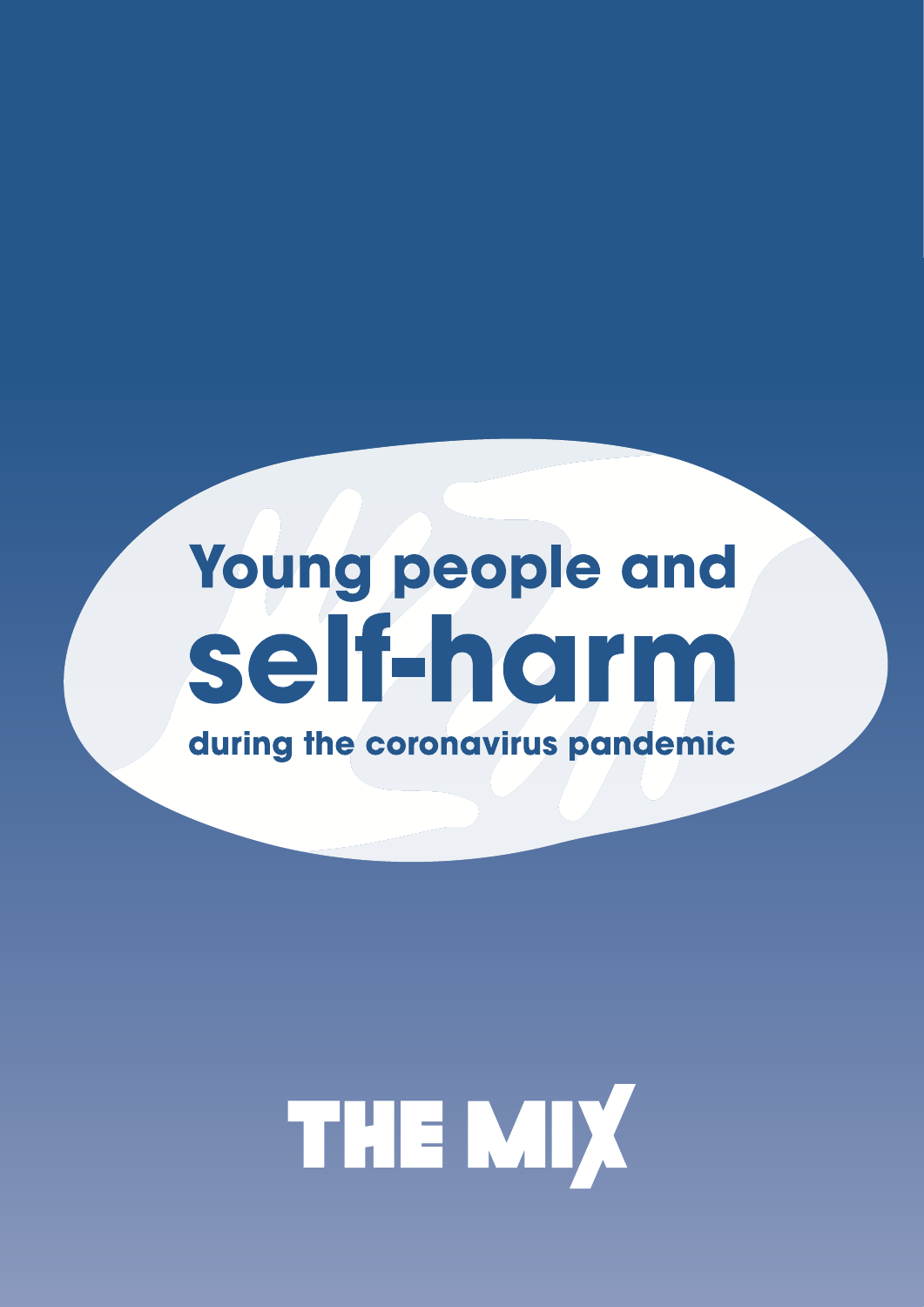**The Mix co-founded Self-Harm Awareness Day (1st March), along with Young Minds and selfharmUK, because we have seen young people struggle with the issue and the stigma attached to it for many years. This struggle has only become more severe with the COVID-19 pandemic and subsequent lockdowns limiting their access to social circles and mental health support. Research by The Mix (carried out February 2021) has found that:** 



**34%** of young people (aged 16-25) who have self-harmed in the past 12 months said their tendency to self-harm has increased as a result of coronavirus lockdowns



Of those who self-harmed at some point in their life, **38%** self-harmed in the past 12 months, which is a 5% increase since March 2020



**30%** of under 25s say they have found it more difficult to get access to services



Among young people who have self-harmed in the past 12 months, **40%**  have not accessed any support services during this time

It is clear that when it comes to self-harm support, our young people are being failed. While support is available, the coronavirus lockdowns have meant that they're less able to access professional support services, or even social support from their friends. As a result, more young people are self-harming than ever before.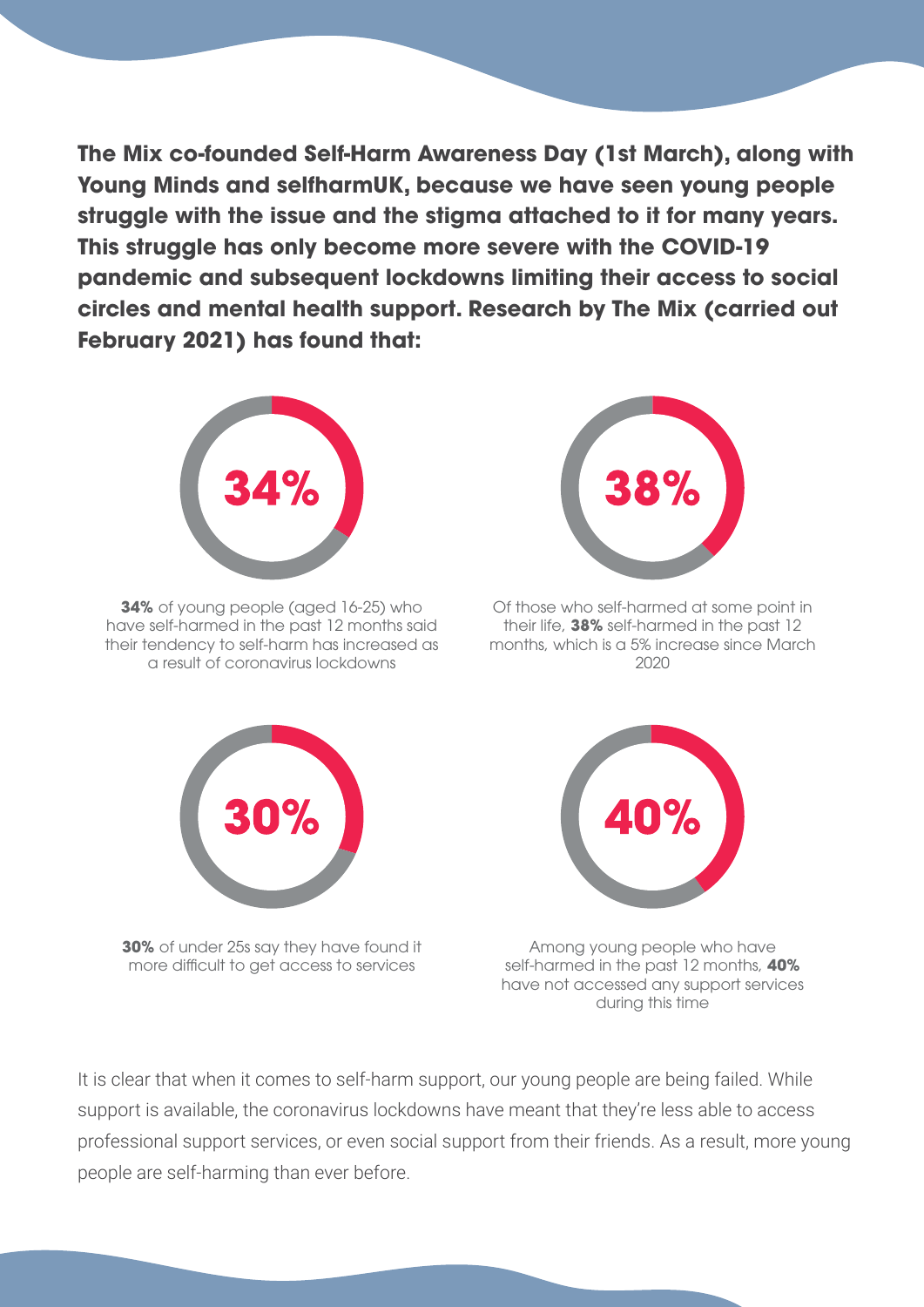**The Mix aims to get to the root of the issue facing young people today, to break the self-harm stigma and to help them access services that they need to prevent self-harm becoming even more widespread as a result of the pandemic.** 

## **What is self-harm?**

Self-harm is an often discussed, but equally misunderstood, topic. In its simplest form - and for the purposes of this whitepaper - self-harm is the act of an individual intentionally damaging or injuring their own body<sup>1</sup>. There are a number of ways that people harm themselves, including but not limited to:



**Cutting or stabbing using sharp implements**



**Self-poisoning or intentional overdosing**



**Burning or scalding with hot objects e.g., stove or boiling water** 



**Banging heads and other body parts against walls**



**Hair-pulling, usually in clumps**

1 NHS, Why People Self-Harm, https:⁄⁄www.nhs.uk⁄conditions⁄self-harm⁄getting-help⁄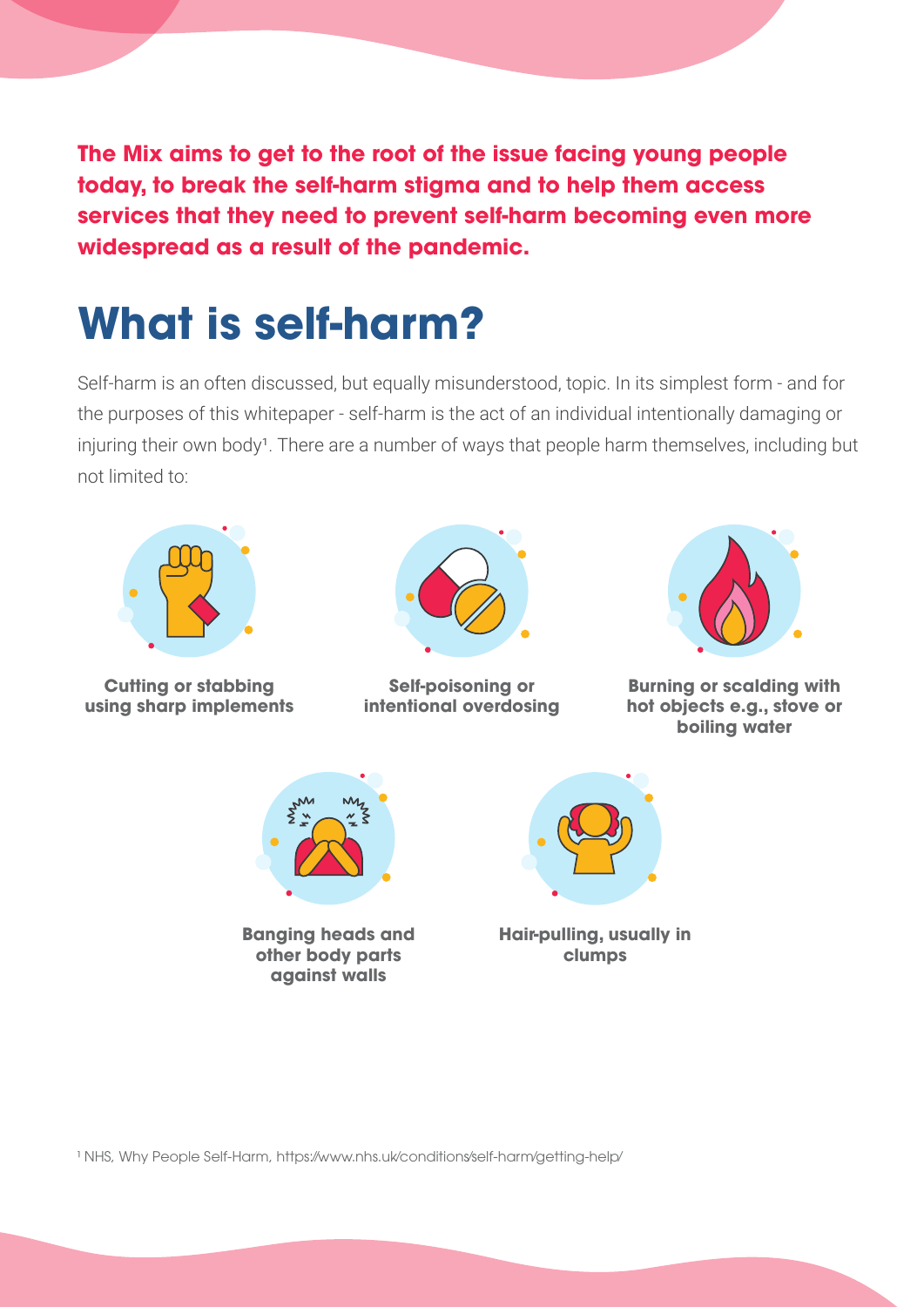# **Why do young people self-harm?**

**The reasons behind why people self-harm are debated, but the general consensus is that most people who self-harm do so to develop a sense of control over their own lives, or as a distraction from intense thoughts and feelings. In self-harming, the individual seemingly gains a small amount of control back over their lives even in a dangerous way.**

Another supposition is that individuals self-harm as a way of punishing themselves for what they deem wrongful behaviour². It relieves tension for the individual, albeit in the short term. This can produce a pattern of behaviour, which can ultimately become addictive.

## **Self-harm and suicide**

While it is a misconception that self-harm indicates an intention to commit suicide, self-harm can become addictive and incredibly dangerous. Long term self-harm can lead to intense scarring, damage to the body or in severe cases, fatal accidents even when the individual had no intention to take their own life.

It's an issue that continues to blight young people, which has only been exacerbated by the UK lockdowns that occurred throughout 2020 and 2021.

 2 Royal College of Psychiatrists, Self-Harm in Young People: For Parents and Carers, https:⁄⁄www.rcpsych.ac.uk⁄mental-health⁄parents-and-young-people⁄information-for-parents-and-carers⁄self-har m-in-young-people-for-parents-and-carers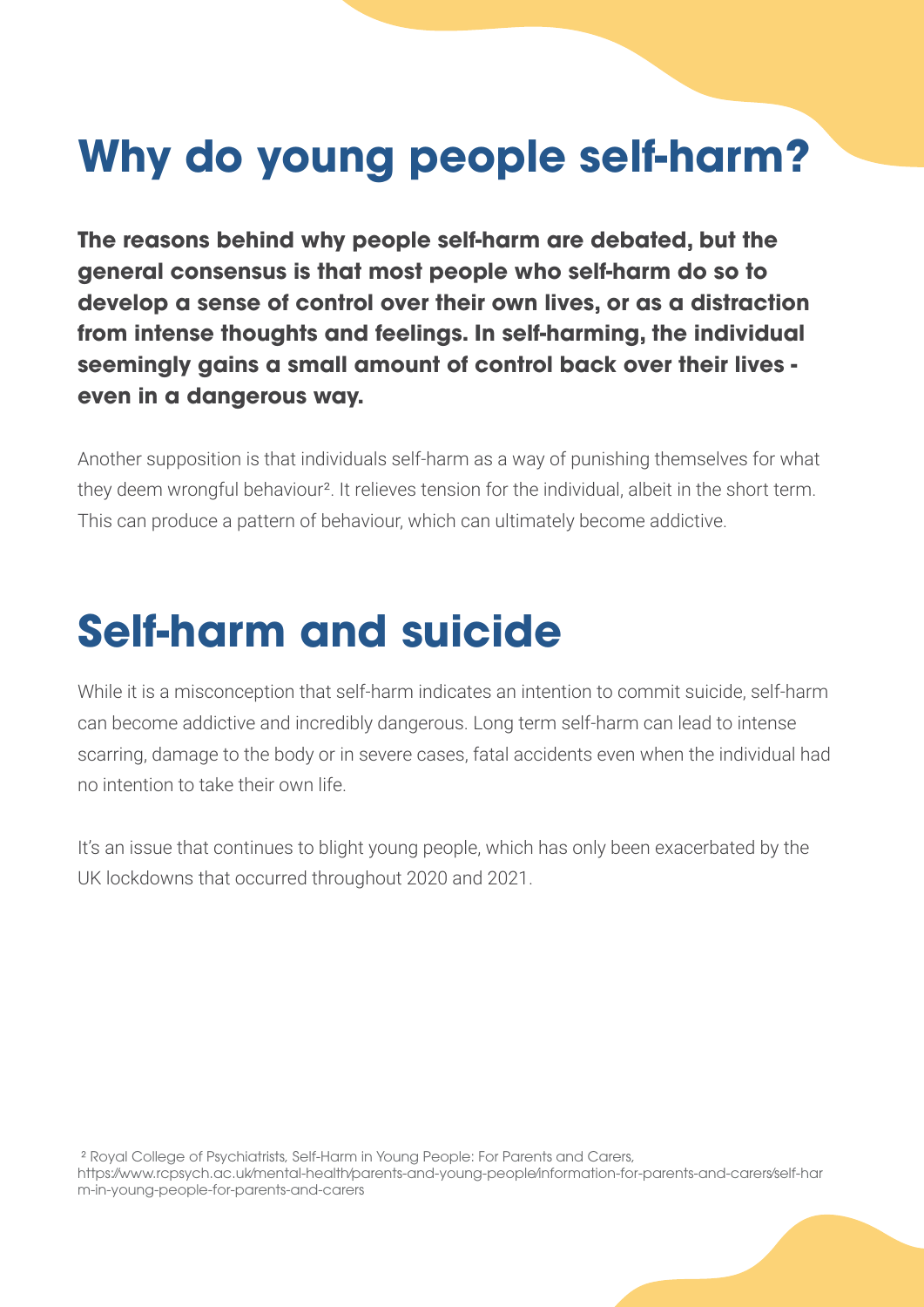## **Gathering our data**

**Where specified, data has been collated by YouGov on behalf of The Mix. The survey asked a total of 1,023 young people and was undertaken between 29th January - 3rd February 2021.** 

This survey was carried out online; figures have been weighted, and are representative of all UK 16-25 year olds in the UK. To understand age groups most at risk of self-harm, the survey split respondents from ages 16-25 into two groups; ages 16 to 20 and ages 21 to 25.

We compared the results of this survey to a near identical one we ran 7th - 19th February 2020, before the coronavirus crisis. The main differences between these two surveys are the sample size and the age group split, with the 2020 version surveying 2,002 young people and breaking out respondents into 16-19 and 20-25.

The Mix specialises in providing support for young people across the UK, on issues relating to mental health, as well as education, drugs, homelessness and money, to name a few. Our aim is to better the lives of our young people, to signpost them to key support including but not limited to self-harm.

We undertook this survey with the aim of gaining a better understanding of how the coronavirus epidemic and consequent lockdowns have impacted young people in relation to self-harm, and what can be done to better provide support for them.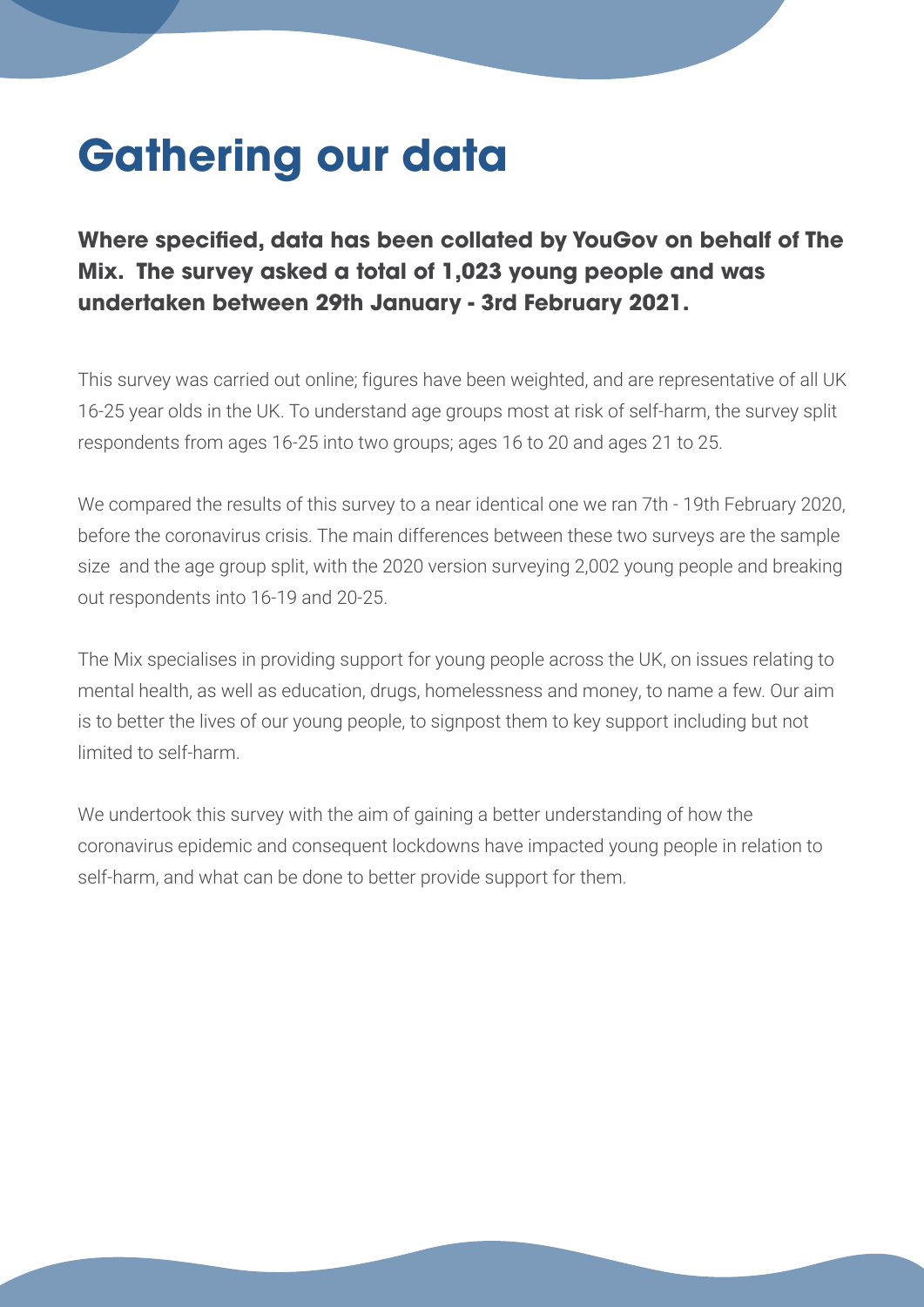## **Self-Harm and coronavirus lockdowns**

**It's a truth well known that the coronavirus pandemic has been devastating for many reasons - with one of the hidden costs being the mental health of people of all age groups. In fact, the World Economic Forum reported that 1 in 3 adults had experienced anxiety or depression as a result, particularly highlighting that women and young people were the most at risk<sup>3</sup>.** 



**11 OUR COUP TESS OUR TESS OUR FEW OUR COUP TEST** OUR TEST OUR DESCRIPTION OF A UP TO A UP TO A UP TO A UP TO A UP TO A UP TO A UP TO A UP TO A UP TO A UP TO A UP TO A UP TO A UP TO A UP TO A UP TO A UP TO A UP TO A UP TO year olds have self-harmed in the last 12 months.



Among those who ever self-harmed, of the two age groups, those in the 16-20<br>category were more likely to self-harm than 21-25 year olds, with an category were more likely to self-harm than 21-25 year olds, with an astounding 52% self-harming in the last 12 months.



Crucially, of those who self-harmed at some point in their life, 38% self-harmed in the past 12 months with 5% choosing not to answer the question.

This represents an increase of 5% on last year, showing that the impact of COVID-19 is evidently having a detrimental impact on the mental health of young people.

When asked why their tendency to self-harm increased as a result of the coronavirus lockdowns, respondents suggested that the leading causes were:



3 World Economic Forum, https:⁄⁄www.weforum.org⁄agenda⁄2021⁄02⁄covid19-mental-health-depression-anxiety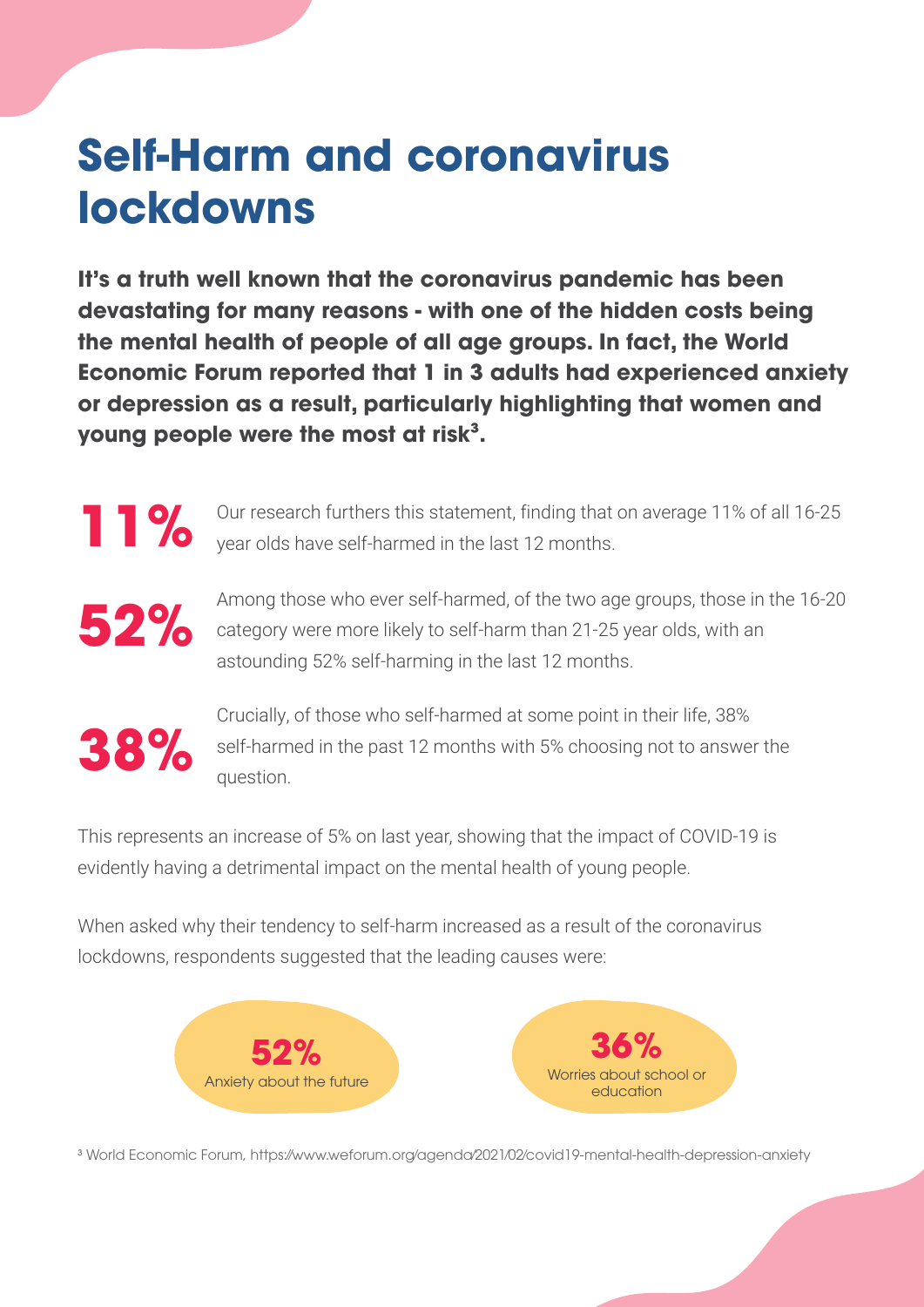The survey also looked into whether young people were in work or full-time education, and whether this affected their likeliness to self-harm. It found that full-time students were far more likely to have self-harmed in the past 12 months than young people who work, at 46% and 33% respectively.

**The data above suggests that the pandemic has prevented them from having the future and education they were hoping for, which has increased their tendency towards self-harm.** 

Students have been a forgotten group in the government's handling of the COVID-19 crisis, with widespread reports of students who are locked into unfair rental contracts for university dorms that they cannot use<sup>4</sup> and unable to access the level of services that they've paid for at university due to them being generally closed. In several statements, the Prime Minister has even attributed blame to students for the spread of the coronavirus. **With these considerations, it's clear to see why the UK's students are being failed when it comes to appropriate care for their mental wellbeing.** 

It's not just students have been so clearly disadvantaged throughout the coronavirus crisis - school age children have been hugely affected too. With homeschooling becoming commonplace across the UK, and dramatic changes to grading that severely impacted many young people, it's clear to see why the wellbeing of young people is at stake.

In fact, a report by Ofsted has found that repeated isolation has had a detrimental effect on progression<sup>5</sup>, and that the efficiency of home learning is difficult to determine. The data gathered by The Mix survey supports this, and reflects the attitude that young people are uncertain about the future and worried about their education.

4 BBC, Students Pledge Rent Strike Over Unused Uni Rooms, https:⁄⁄www.bbc.co.uk⁄news⁄education-55576471

5 Gov.uk OFTSED report into isolation and children's education:

https://www.gov.uk/government/news/covid-19-isolation-having-detrimental-impact-on-childrens-education-a nd-welfare-particularly-the-most-vulnerable



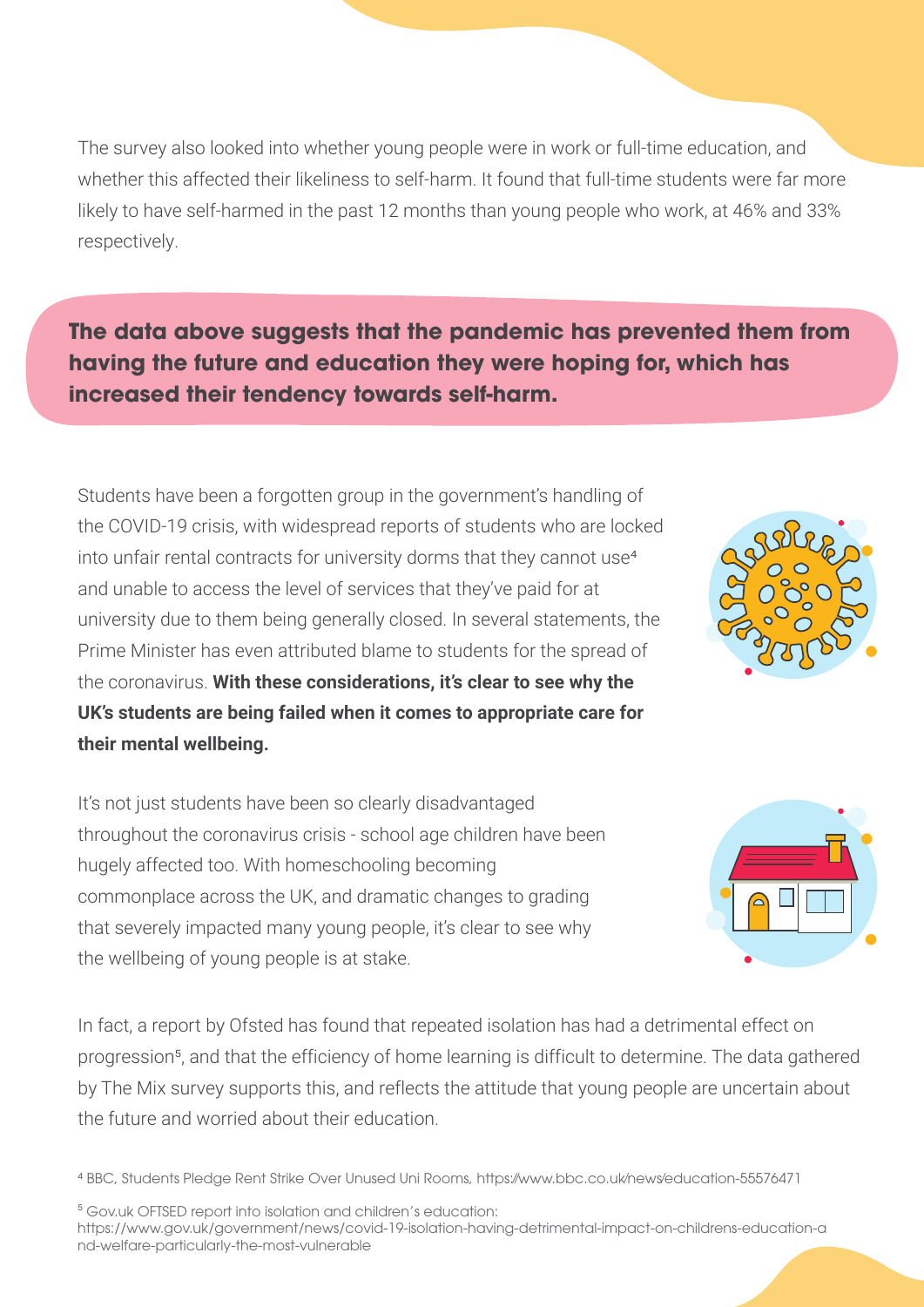## **Self-harm by gender**

#### **Females are almost twice as likely than males to have ever self-harmed (38% vs 20%).**

#### **More males are self-harming when compared year on year**

Year on year, the number of **males** who have self-harmed at any point in their lives decreased from 25% in 2020 to 20% in 2021. However, there has been an increase in males who have self-harmed in the past 12 months.



While last year 29% of males who self-harmed at some point in their life said they had also self-harmed in the past 12 months,



This year the proportion jumped to 39%



An additional 11% preferring not to answer the question.

Among females, the proportion of those who had previously self-harmed and then repeated the behaviour in 2021 remained fairly stable, at 36% in 2020 and 37% in 2021.

This suggests that while females are more likely to self-harm than males, the number of those currently self-harming appears not to have fluctuated alongside the coronavirus pandemic.

Later in this report, we dig into which genders are more likely to seek support for self-harm, as well as the methods of support they proactively seek and find most useful.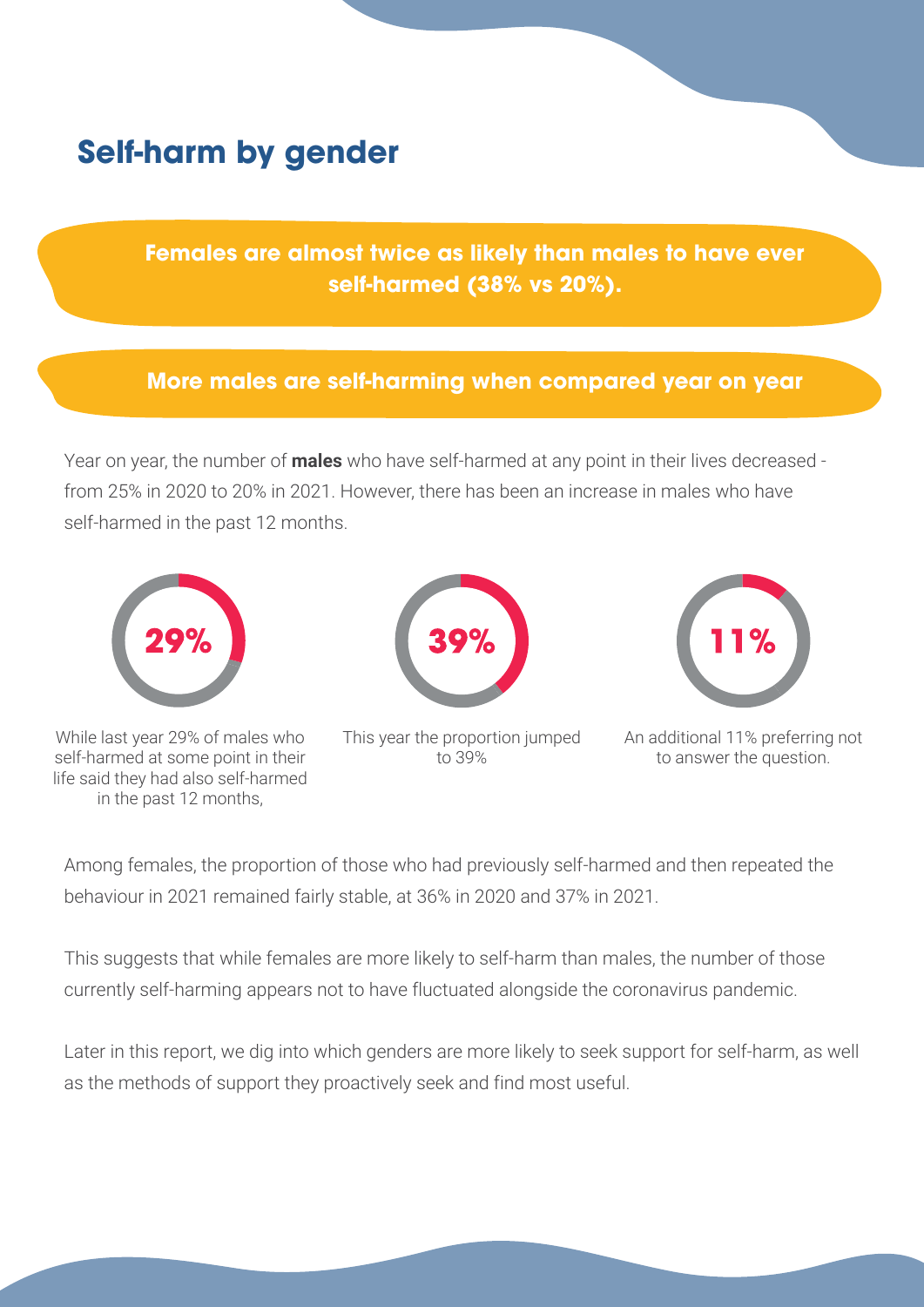## **Self-harm by sexual orientation**

**Of those who have ever self-harmed, bisexuals were again far more likely to say they have self-harmed in the past 12 months (45%) than heterosexuals (31%)**

**Bisexuals are the most likely to have ever self-harmed, followed by 'gay and lesbian.** 



Again, when asked whether they had ever self-harmed, it became clear that bisexuals were more likely to have self-harmed than any other sexuality, followed by those selecting 'other' and gay or lesbian. We can also see here that heterosexuals are the least likely to have ever self-harmed.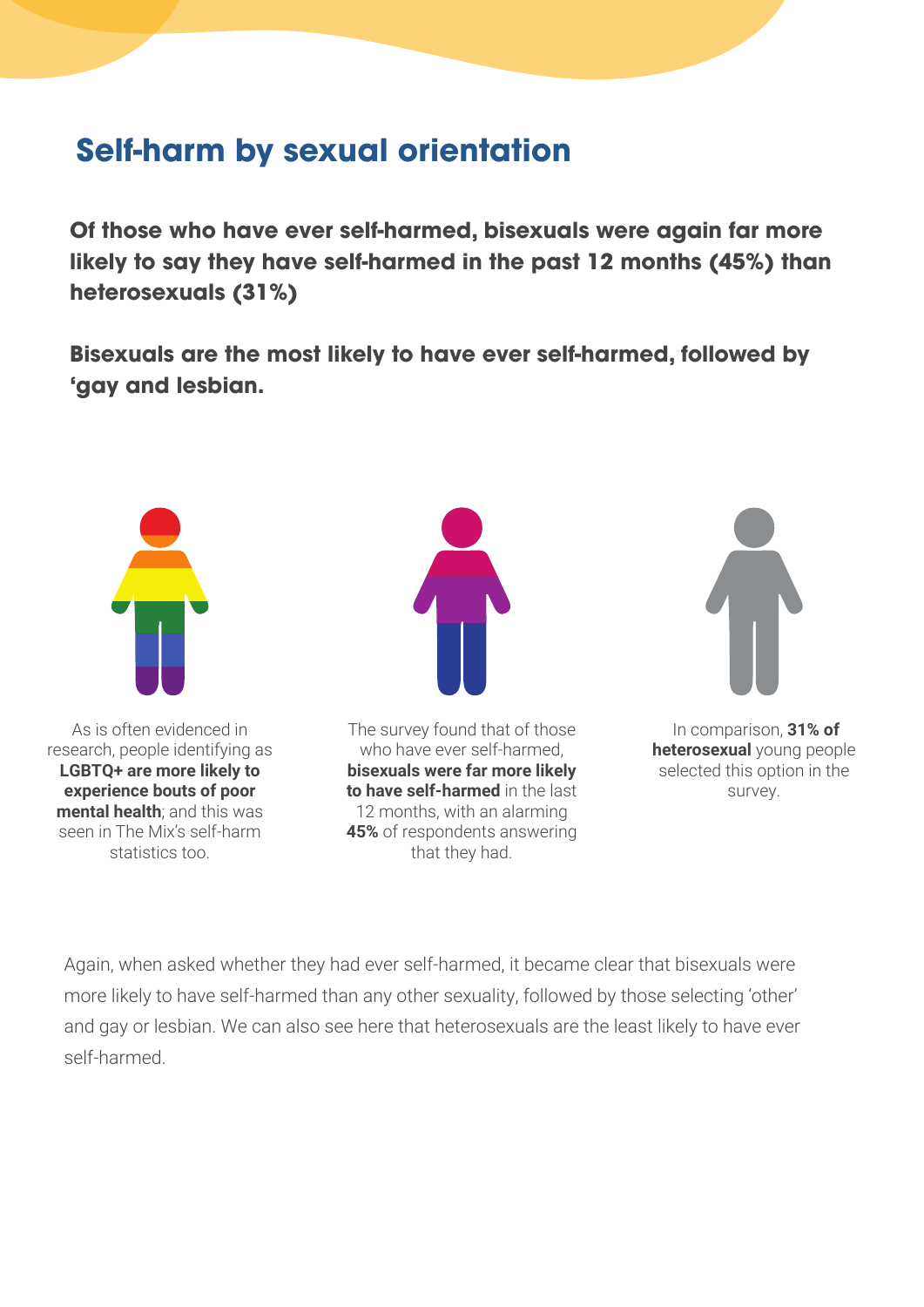The data also uncovered that young people in the 16-20 age group were less likely to seek help from a healthcare professional, with 28% doing so, compared to 31% in the older category. They were, however, more likely to seek support from someone at school or college who isn't a teacher, suggesting that they prefer to seek social peer support over professional forms of support.

## **Family support for self-harm**

**Given the lack of access to friendships, it could be expected that the number of people turning to family for support might increase to make up for this shortfall. However, of those who have not spoken about their self-harm to parents, the reasons for this varied:** 



**Over half said (53%)** that had not done so as they did not want to make them worried



**41%** thought that it would not help



**37%** did not feel able to speak to their parents about it



**One in five (19%)** were worried that their parents would get angry



**18%** had not done so because they do not have a good relationship with their parents or guardians

**Females were more likely than their male counterparts to state that they simply felt unable to speak to a parent or guardian about their self-harm (41% vs 30%), and generally agreed more that their parents would get angry, or that it simply wouldn't help.** 

**Males however selected the option that they didn't want to worry their parents, at 51% vs 55% of females. They were also marginally more likely to state that they didn't have a good relationship with their parent or guardian.**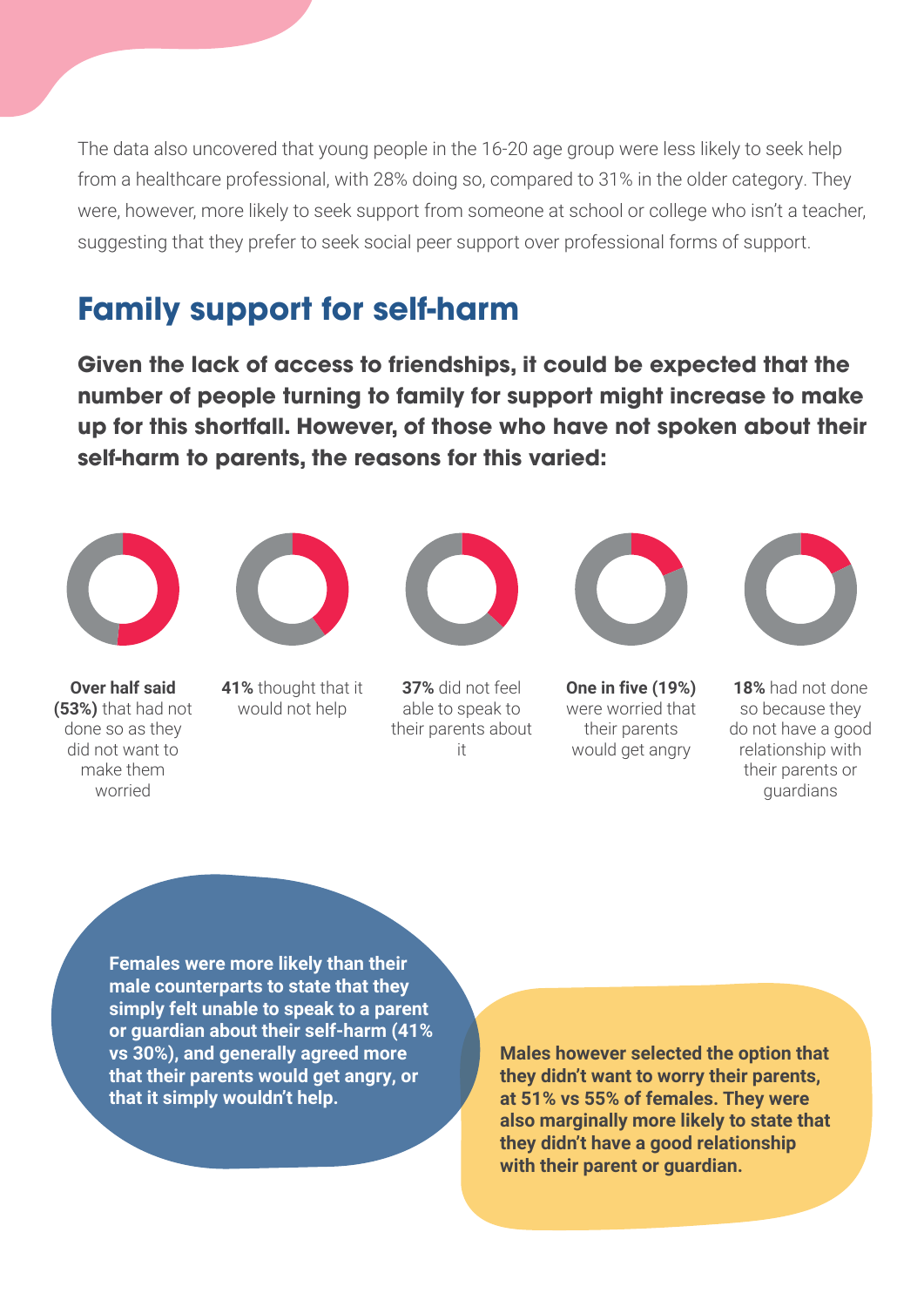Where respondents specified why they hadn't spoken to a parent or guardian about their self-harm, responses suggested that they didn't feel that the self-harm was significant enough to mention, or that they were concerned that the admission would be catastrophised:

**"I didn't think it was that important to do so"**

**"It's not that bad. I just bang my head and stu"**

**"It wasn't for a long period, I felt if I told them I would be ridiculed"**

**"They will take it more seriously than I would hope"**

## **What support are young people seeking for self-harm?**

# **40%**

Among those who self-harmed in the past 12 months, 40% have not accessed any support services in the past 12 months

# **54%**

Over half (54%) of the older respondents (21 to 25) have not accessed any support, this compares to 30% among 16-20 year olds



49% of female respondents have not accessed support in the last 12 months, compared to 28% of males.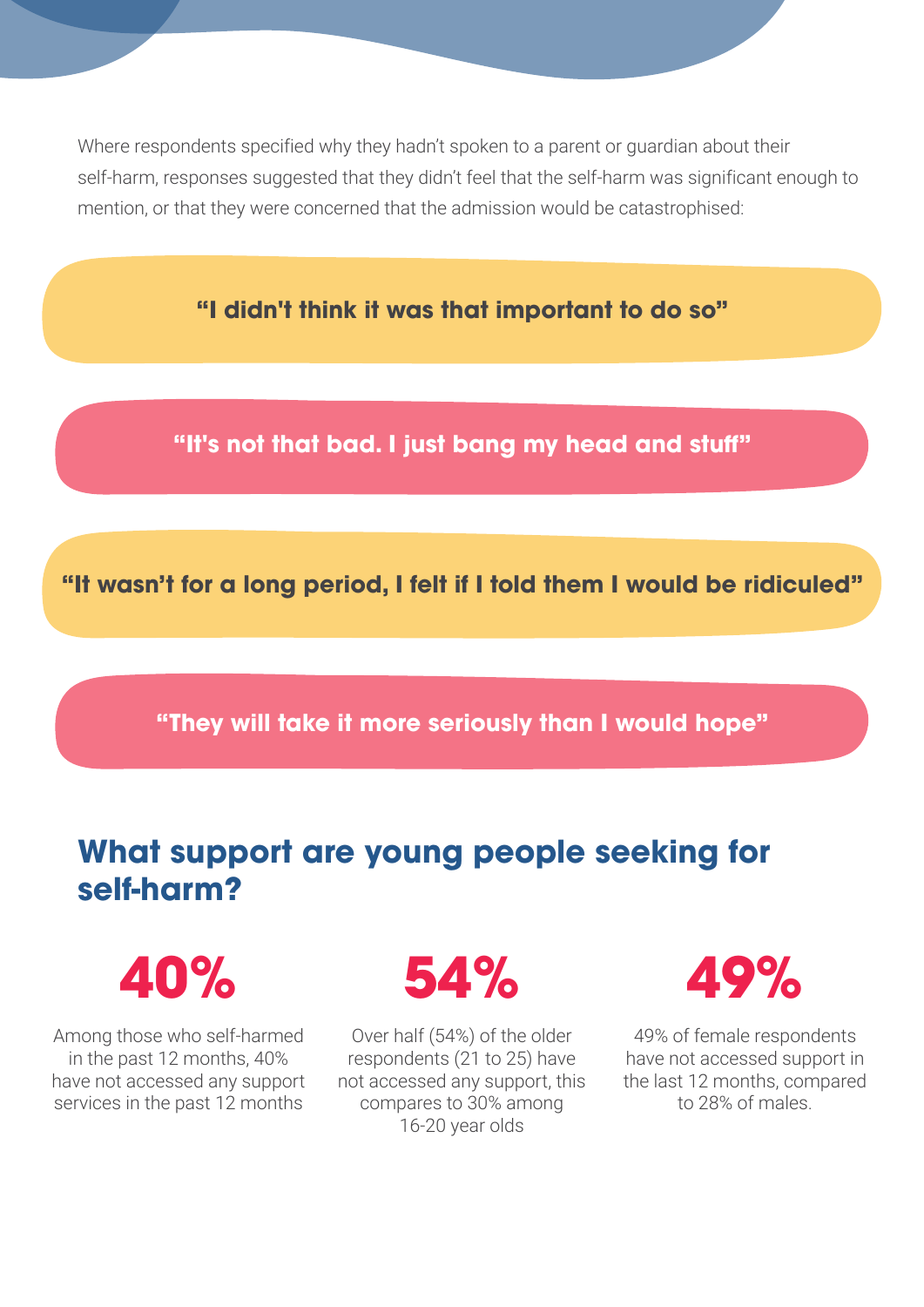When it comes to support that young people are utilising, online websites and counselling came out on top, at 17% and 14% respectively. This method of self-harm support may be popular among young people due to the anonymity aspect, whereby they can conceal their identity online and discuss self-harm freely, whereas professional services require identification which may be off-putting.

As a result of this, Child and Adolescent Mental Health Services (CAMHS) were only used by 6% of young people who have self-harmed in the past 12 months, despite these services remaining open (albeit with COVID-19 related limitations). 5% of people who have self-harmed in the past 12 months went to A&E for their injuries, and 4% to hospital (excluding A&E). However, young people are still utilising their GP for self-harm support, with 14% turning to this method of support.

**Worryingly, it appears that there is a belief that health professionals don't really understand self-harm, and therefore are not best placed to be able to help with self-harm related issues. When asked, 36% agreed with this statement, although this rose to 47% among young people who have self-harmed at some point in their life.**

As well as professional services, young people are selecting online alternatives, including visiting unmoderated online forums that proactively encourage self-harm through sharing photos or videos. In fact, nearly 1 in 5 young people who have inflicted injury on themselves in the past 12 months have visited such forums (17%), with 16-20 year olds more likely to have done so than their older counterparts in the 21-25 age group.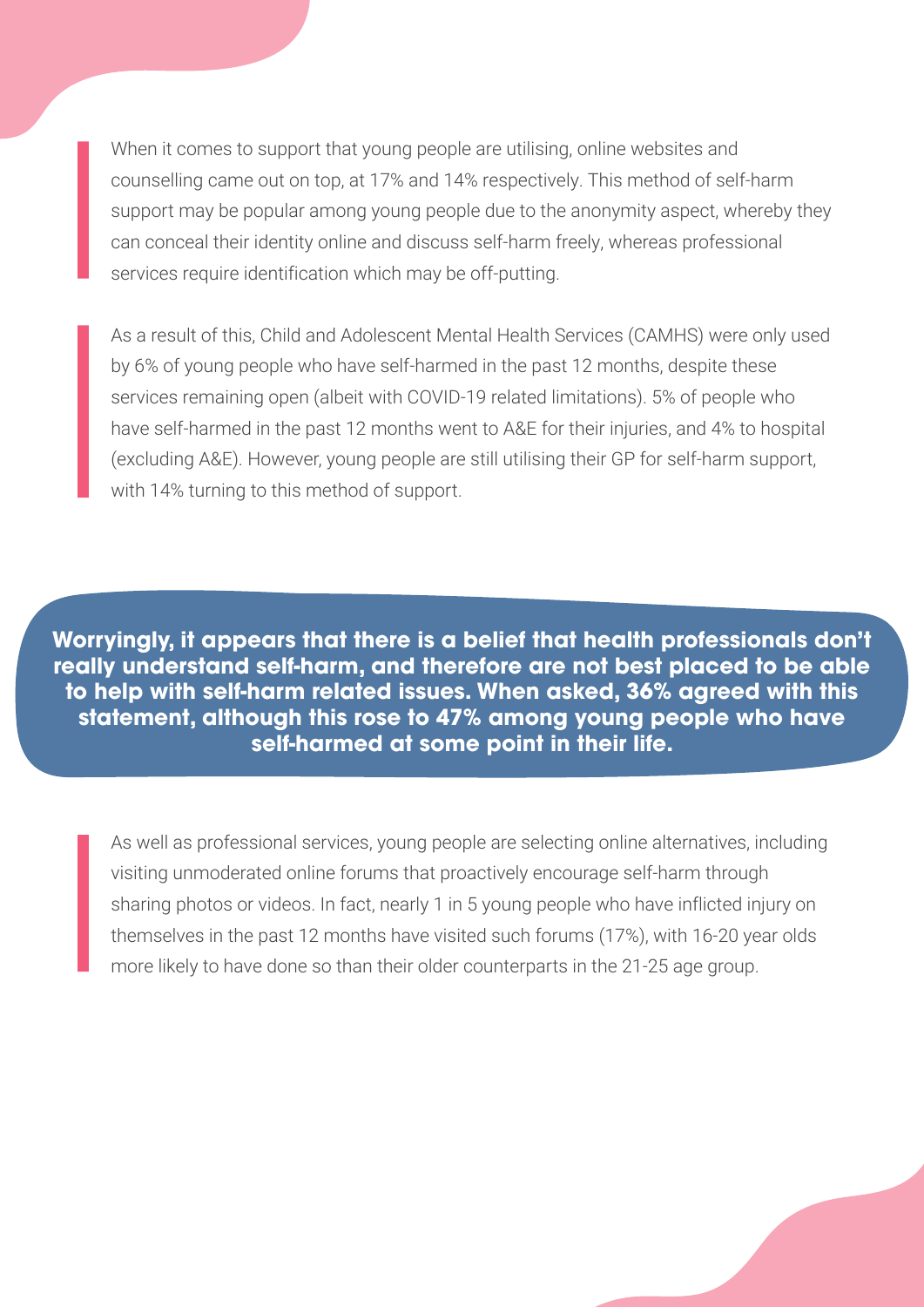## **Impact of self-harm stigma**

**When it comes to stigma surrounding self-harm, there's an abundance of it. From the misconception that anyone who self-harms must want to end their own life by suicide, to the idea that they are simply inflicting injury upon themselves for "attention" or "clout".** 

Many people have an opinion about the topic, whether they've self-harmed before or not, which can lead to dangerous consequences in terms of the numbers of people who don't seek help for self-harm. In fact, some 42% of young people agreed that the stigma around self-harm would discourage them from accessing services if they needed them.

Media representation also plays a big part in individual behaviours, and with self-harm there is no exception. Interestingly, 63% of young people think that self-harm is not spoken about enough in the media, with those who self-harmed in the past even more likely to agree with this (67%). The Mix wants to change this by calling for representation of the issue across the media landscape, allowing young people and those who care for them to see that self-harm should be talked about openly and should not induce shame.

#### **How we can help young people with self-harm**

**We asked young people what kind of support they'd like to see more of when it comes to getting help with self-harm. 56% of respondents to our survey stated that there is not enough support available, with a further 29% saying they didn't know. The Mix intends to improve this situation.** 

Of the options available, young people suggested that they'd like more access to articles, online chat groups and forums - all of which The Mix currently provides.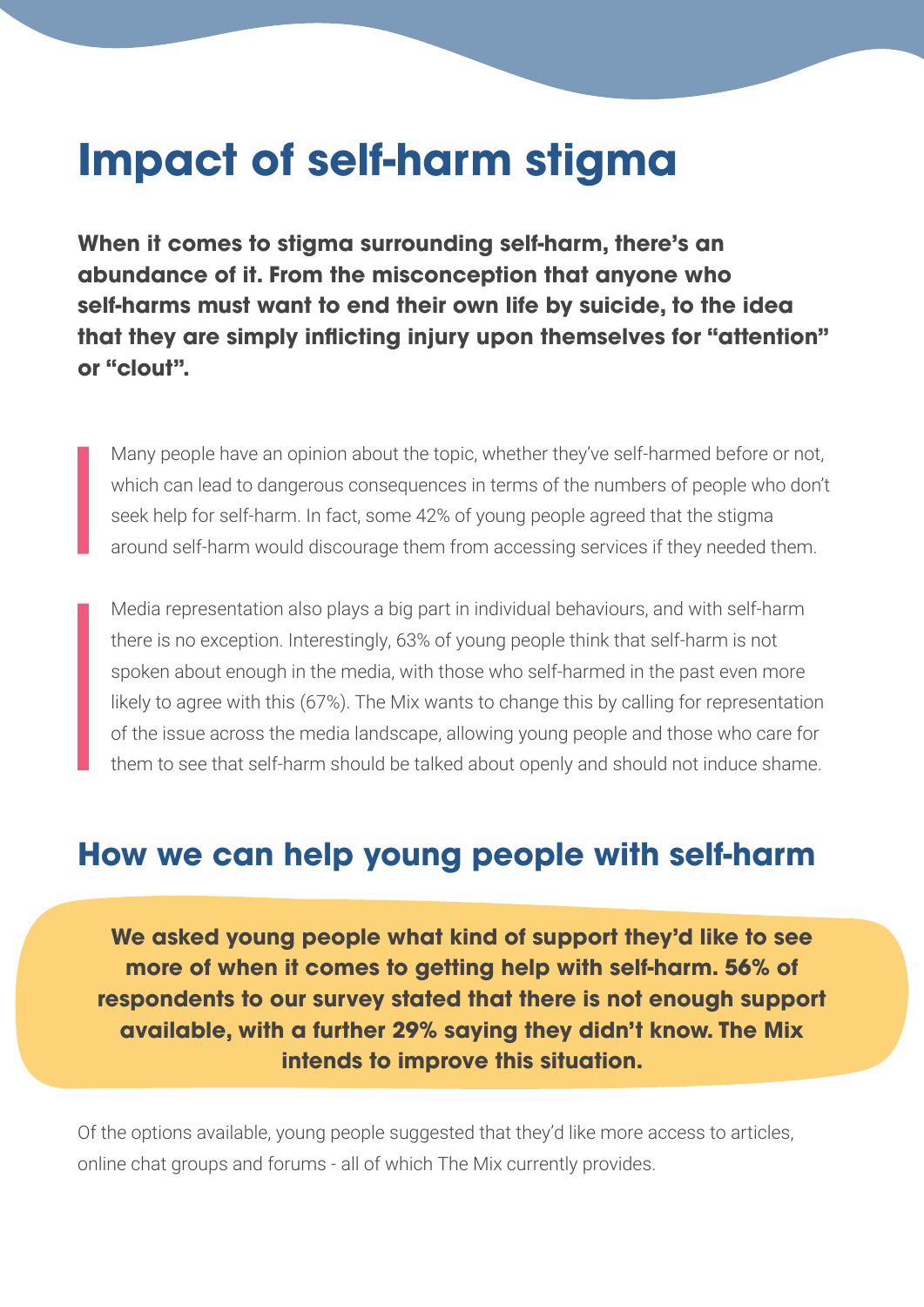It seems that to be able to effectively tackle the issues with self-harm that young people in the UK are facing, there needs to be better promotion of services within networks that individuals are turning to for support - whether that's within schools, GP services or counselling.

## **Calling for a better future for young people who self-harm**

**To be able to appropriately care for young people's mental health, The Mix is calling for an urgent upscaling of existing services for self-harm and an increased awareness of the free and confidential services that are available to young people across the UK. To do**  this effectively, we must:

**Call on the UK Government to account for mental health considerations in policies surrounding schools, universities and healthcare services that may be accessed by young people.**

> **Raise awareness of available services to parents, carers, healthcare professionals and others who may be confronted by a young person who self-harms, so they can**  effectively signpost for young people.

**Break the self-harm stigma by talking about self-harm in the media, in workplaces, in education and at home.**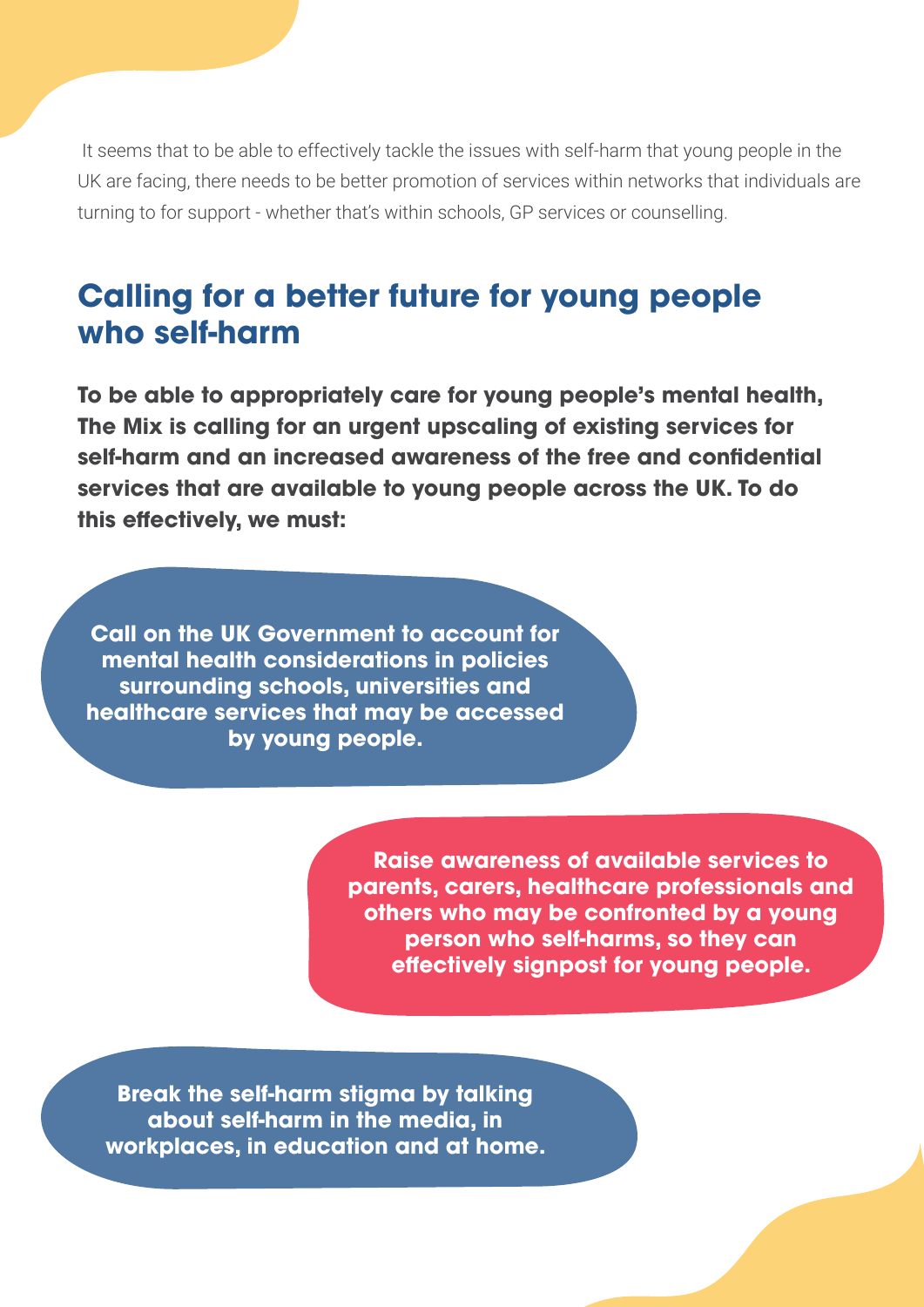## **Which services offer support for self-harm?**

**You can speak to your GP if you're self-harming or you're worried that you might self-harm. You can also speak to them about any injuries you may have. Your GP can talk to you about what's going on and help you to treat any injuries.** 

They may also refer you for an assessment with a local community mental health team, who can help you find more specialised support.

You can get in touch with these organisations for support, advice and information. They are there for anyone who self-harms or thinks about self-harm, or parents, carers or friends of those who self-harm:

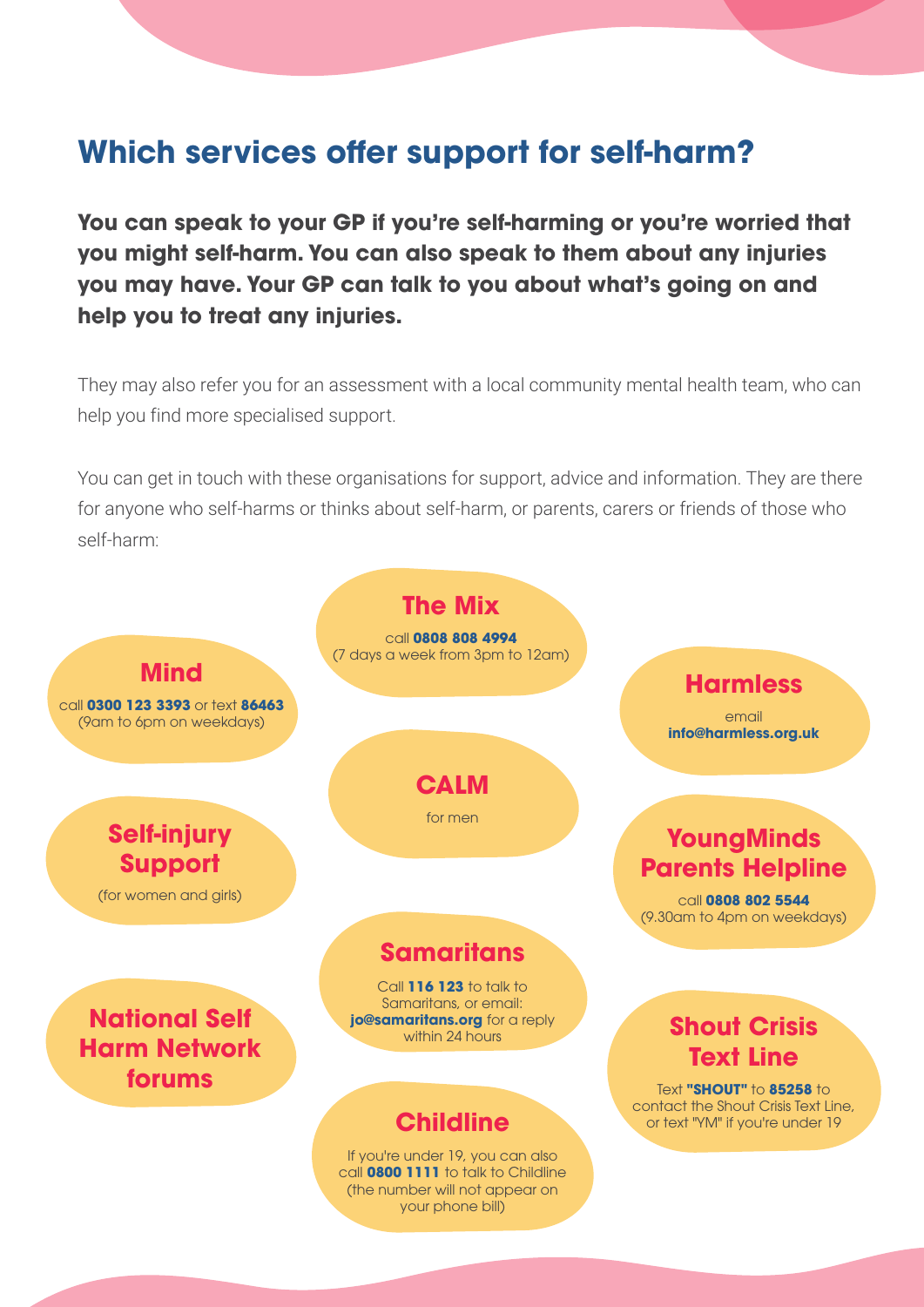#### **Areas most affected by self-harm**

**While self-harm isn't limited to any specific areas of the UK, there were some areas where it appears to be particularly prevalent. For example, in the South West (42%) and Northern Ireland (33%), young people were more likely to have self-harmed at some point in their lives, young people in the North West (19%) were the least likely to have ever inflicted any injury upon themselves.** 



In London and the East of England, almost half of young people (49%) who had self-harmed before did so again within the last 12 months. This was a tall margin against the next closest region of the South, with 43% of young people who had self-harmed previously repeating this behaviour. This suggests that young people in these areas are the most at risk of repeated self-harm. The lowest numbers came from Wales with 22%.



When asked about having ever self-harmed and repeating that behaviour within the last 12 months, it was the East of England and London that saw the highest numbers by a tall margin at 49%.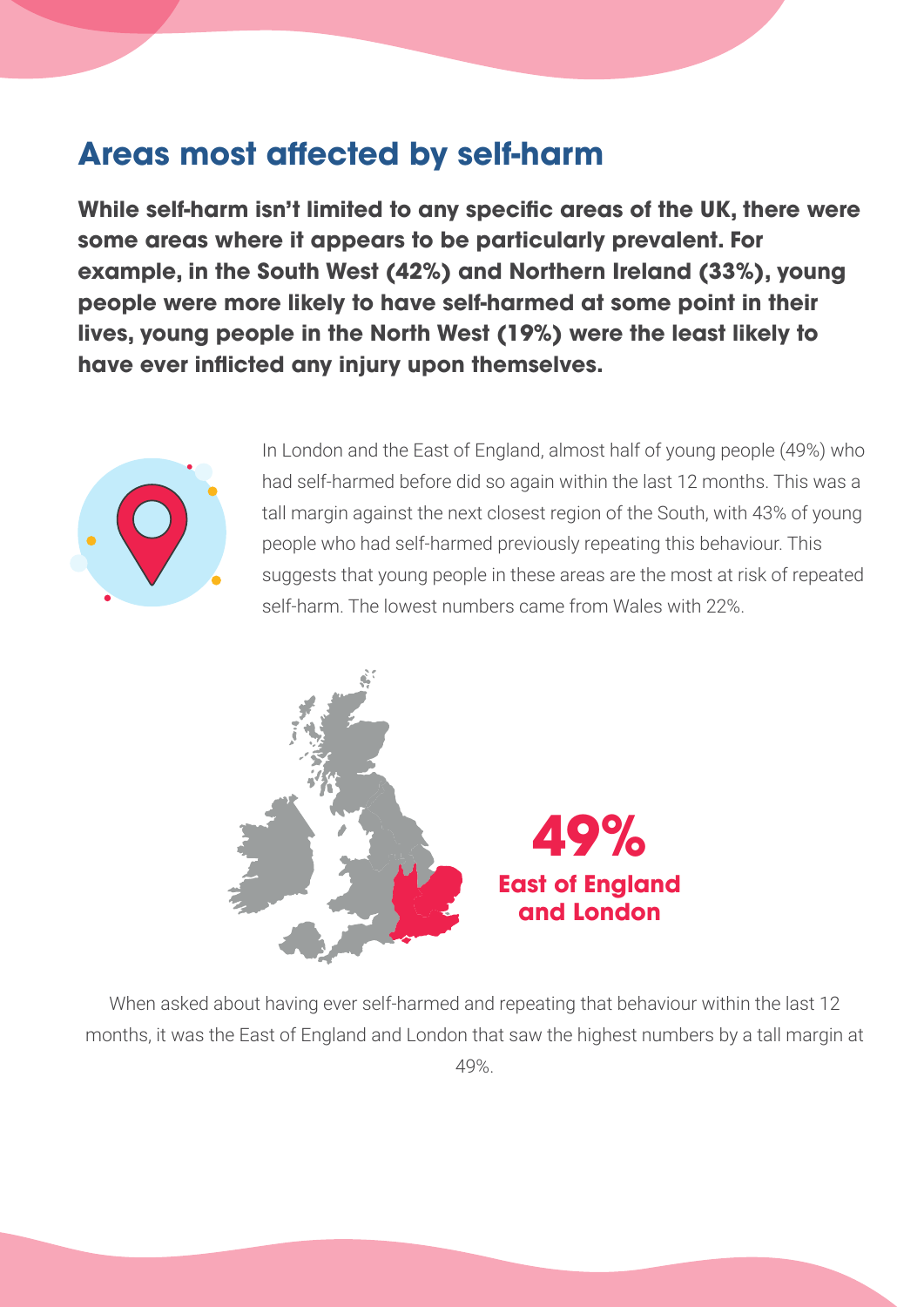Editor's Notes:

All figures, unless otherwise stated, are from YouGov Plc. Total sample size was 1023 adults. Fieldwork was undertaken between 29th January - 3rd February 2021. The survey was carried out online. The figures have been weighted and are representative of all UK 16-25 year olds.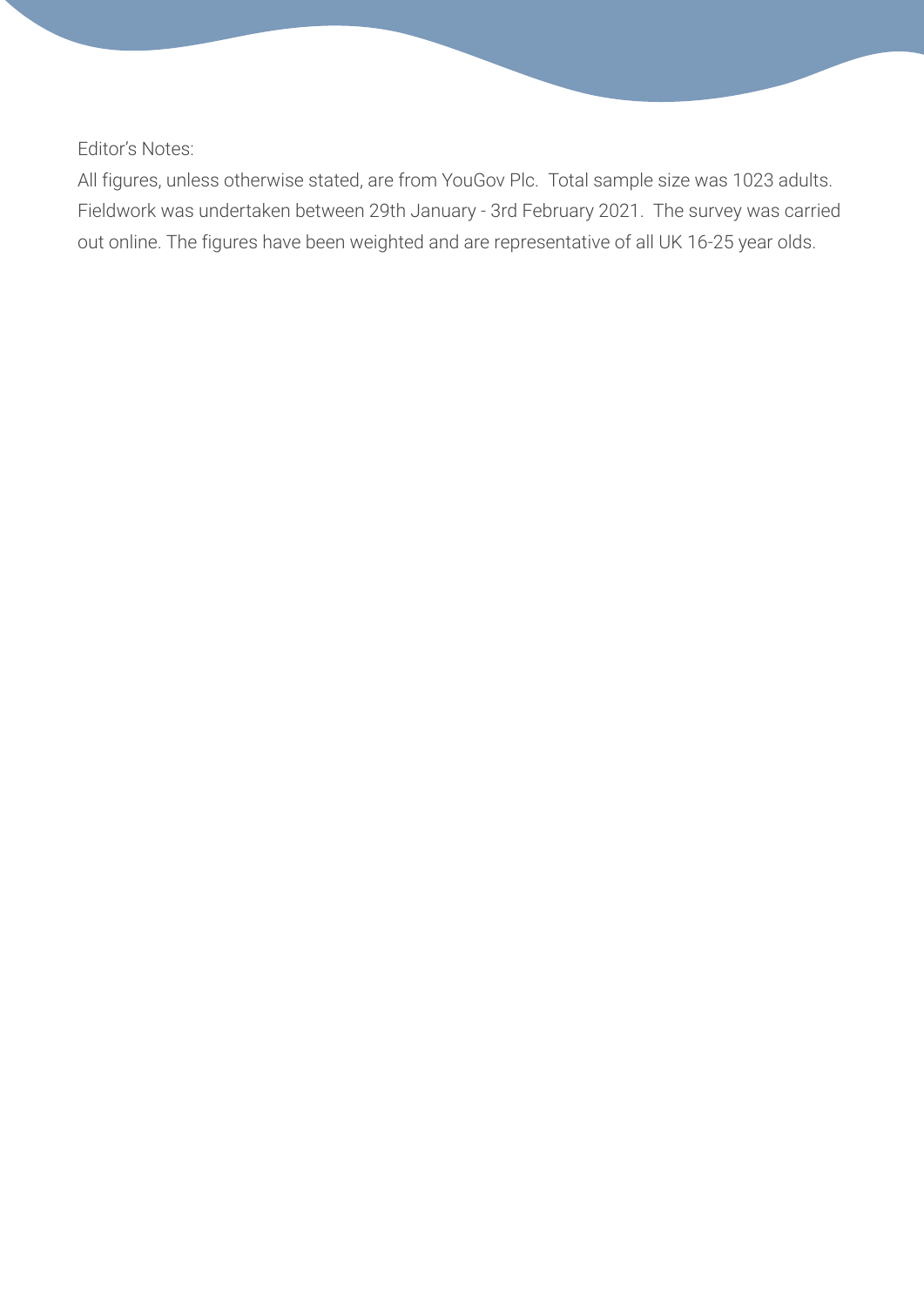# **Who is self-harming?**

Interestingly, while statistics suggest that roughly 11% of all 16-25 year olds have self-harmed in the past 12 months, the number of young people under the age of 25 who have self-harmed has actually decreased year on year. The Mix's 2020 survey found that 34% had self-harmed at some point in their lives, whereas the 2021 survey reported that 29% had - marking a decrease of 5%.

However, the number of individuals who had continued to self-harm throughout 2021 was on the up.

#### **As a summary, our research concluded that:**

#### **Young people between the ages of 16-20 are more likely to self-harm than the 21-25 age group**

**Females are more likely to self-harm than their male counterparts**

**Self-harm among bisexuals is more prevalent than others under the LGBTQ+ umbrella, or heterosexuals (who were least likely to self-harm)**

It should also be noted that the number of young people who preferred not to answer whether they have ever self-harmed increased between the two surveys - 4% opted not to offer an answer in 2021, compared with 3% in 2020.

This suggests that attitudes towards self-harm may have shifted - it could be that young people have less access to information on the topic due to not being in school or around friends, or perhaps that there is an increased sense of shame around self-inflicted injury and therefore individuals are less likely to admit to self-harm or actively seek help for it.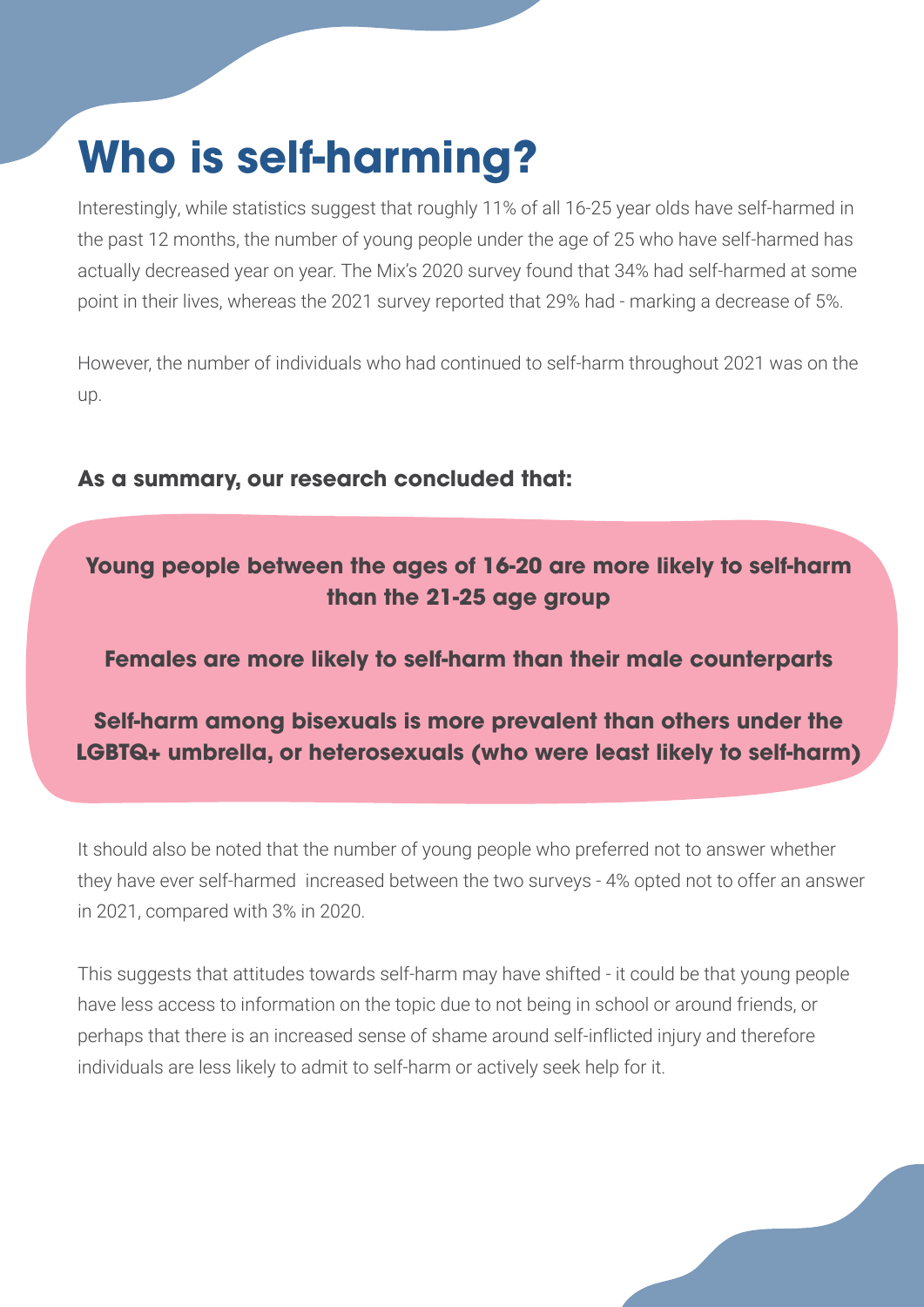|                                        | <b>Heterosexual</b> | <b>Gay or Lesbian</b> | <b>Bisexual</b> | <b>Other</b>             | <b>Prefer not to</b><br>say |
|----------------------------------------|---------------------|-----------------------|-----------------|--------------------------|-----------------------------|
| <b>Unweighted</b><br><b>base</b>       | 708                 | 62                    | 135             | 25                       | 62                          |
| <b>Base: All UK</b><br>16-25 year olds | 708                 | 62                    | 135             | 25                       | 62                          |
| Yes, I have                            | 23%                 | 41%                   | 54%             | 44%                      | 25%                         |
| No, I haven't                          | 72%                 | 54%                   | 43%             | 52%                      | 58%                         |
| Prefer not to say                      | 3%                  | 3%                    | 2%              | 4%                       | 16%                         |
| Chose not to<br><b>answer</b>          | 2%                  | 2%                    | 1%              | $\overline{\phantom{a}}$ | $\qquad \qquad =$           |

From this, we can infer that mental health outcomes for young people identifying as bisexual are notably worse than they are for any other sexuality. Often overlooked and under-represented, a recent study conducted by University of Manchester found that bisexuals are up to six-times more likely to self-injure<sup>6</sup>, and suggests that biphobia may mean that existing services aimed at the LGBTQ+ services feel out of reach for bisexuals who are self-harming.

## **Support for young people who self-harm**

#### **There was a 12% decline in the number of young people who spoke to their friends about their self-harm. 32% disagreed that they would know where to turn to for support with self-harm if they needed it.**

One of the most worrying things about the UK lockdown is the lack of access to support services for mental health. With people across the country being unable to physically be in the presence of friends, family, colleagues or even professionals such as teachers or doctors, the assumption would be that people are not seeking help - and The Mix's survey goes to prove this point.

6 University of Manchester, Bisexual People Up To Six Times More Likely to Self-Injure, https:⁄⁄www.manchester.ac.uk⁄discover⁄news⁄bisexual-people-up-to-six-times-more-likely-to-self-injure⁄